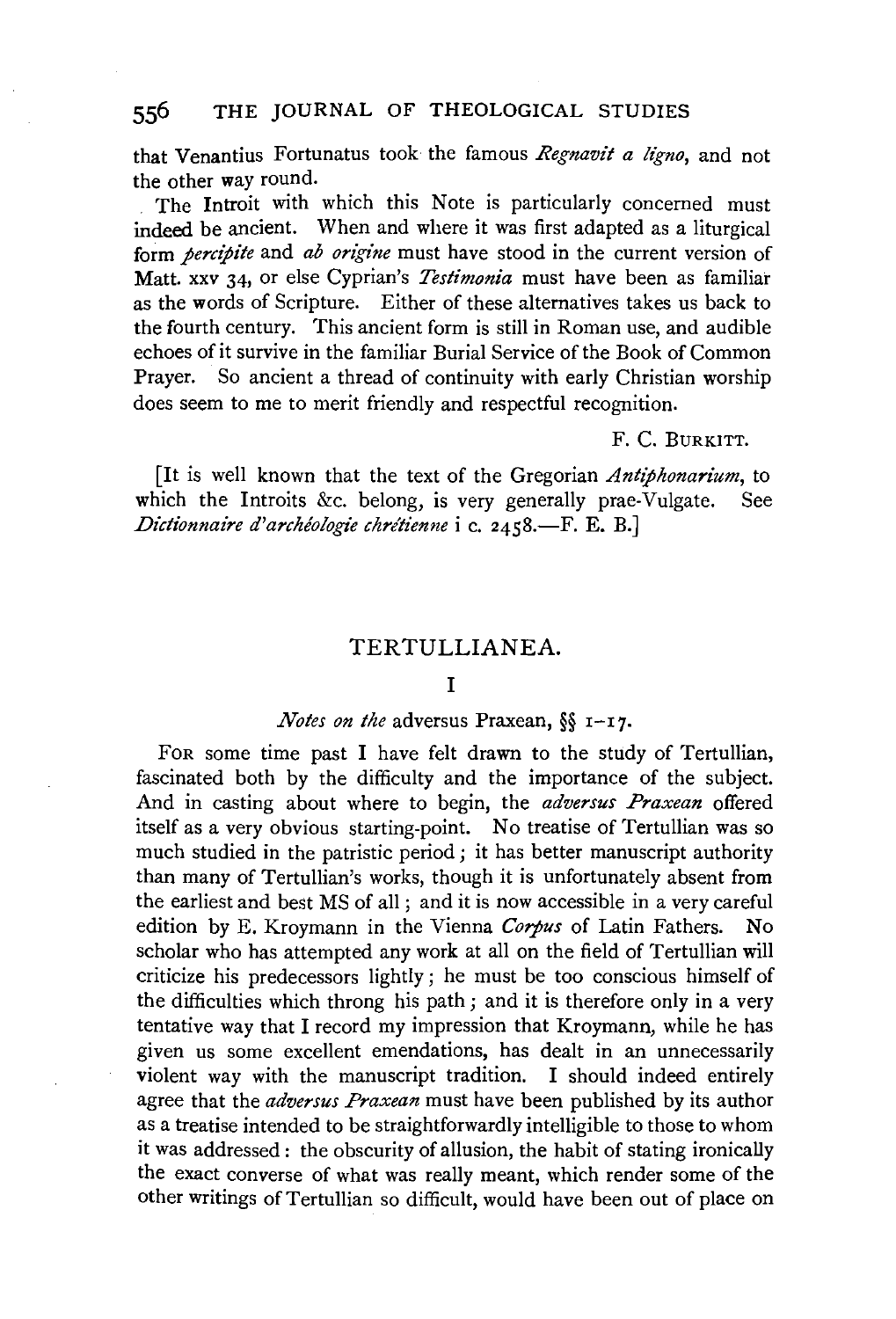this occasion and would have defeated the writer's aim in dealing with the deep mysteries of his theme. Tertullian when he likes (and I think that here he would have liked) can be quite intelligible. So my object has been to attempt by comparatively small departures from the MS tradition to restore sense and grammar in those passages scattered over the first half of the *adversus Praxean* in which it seemed to me to be possible to do so. I have added further at the end some additional assistance to the intelligent reading of the treatise by enlarging the editor's apparatus of Scripture and other references to the sources of the text.

### A. TERTULLIAN'S TEXT.

I.  $(\S 1: 228. 14)$ 

' denique caverat pristinum doctor de emendatione sua.'

Tertullian has just mentioned that the doctrine of Praxeas had been introduced not only in Rome, but 'hic quoque' in Carthage, where however through his own efforts--for by the words 'per quem deus voluit' he no doubt refers to himself-it had been successfully repelled: in fact 'he who taught had given warranty for his improved behaviour', and the document was still in the hands of the Carthaginian Church. So far all is clear, save that 'doctor' is a little surprising without some defining or explanatory word ; but how does 'pristinum ' come in? I believe it conceals the word 'presbyter'; and I suggest tentatively 'pr(esbyter) istorum doctor'. pr is an early abbreviation of presbyter which was never in general use and might easily have been misunder· stood, so that 'pristorum' became 'pristinum'.

2.  $(\S 2: 229. 17)$ 

'ipsa novellitas Praxeae hesterni.'

The emendation I wish to suggest here is not in the text of Tertullian, but by the help of Tertullian in the text of the Gelasian Sacramentary, in the Post-communion prayer of the first Christmas Eve Mass (ed. Wilson, p. 2). 'Cuius [sacramenti] nobilitas singularis humanam repulit vetustatem.' For 'nobilitas' we ought I think to read 'novellitas': the unique newness of this mystery has put away our 'old man', the  $\pi a \lambda a_i \delta s$  $\mathbf{\tilde{\omega}}\nu\theta\rho\omega\pi$ os of which the apostle speaks.

3· (§ 3: 230. r8)

'quasi non et unitas inrationaliter collecta haeresim faciat et trinitas rationaliter expensa veritatem constituat.'

'Expensa' ought, I am quite sure, to be altered : the opposition *is*  that of contracting and expanding, of  $\sigma v \sigma \tau o \lambda \eta$  and  $\pi \rho o \beta o \lambda \eta$ . The only question is whether to read 'expansa' or 'extensa': but the latter was the technical word in use as contrasted with ' collecta ', and I have little doubt that it should be read here. Compare the Tome of Damasus *(Eccl. Occid. Mon. Iur. Ant.* I 286 I. 63) 'anathematizamus eos qui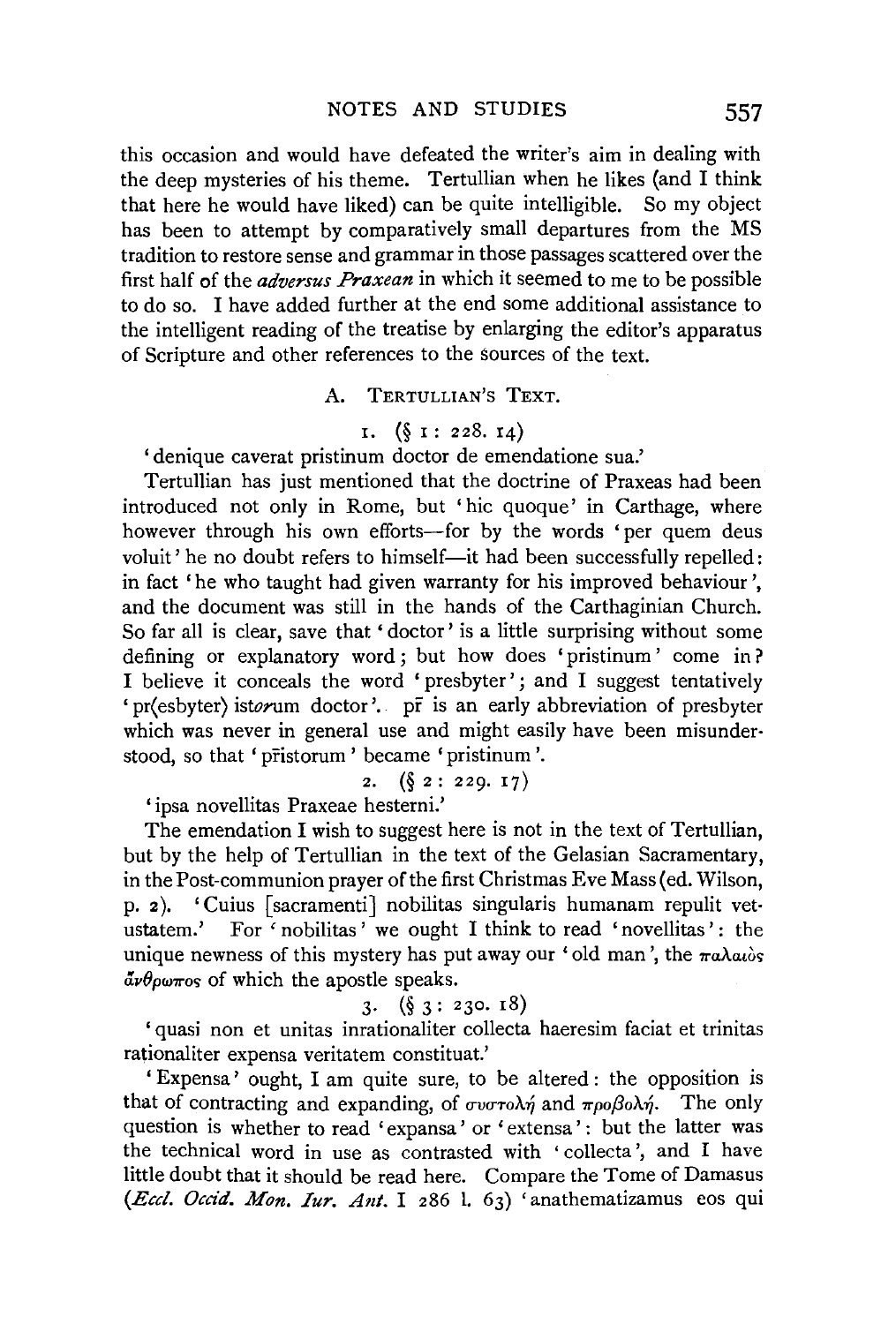Verbum Filium Dei extensionem aut collectionem . . . esse contendunt.'

4.  $(\S 3: 230. 20)$ .

" Monarchiam" inquiunt " tenemus", et ita sonum ipsum vocaliter exprimunt etiam Latini et tam opifice, ut putes illos tam bene intellegere monarchiam quam enuntiant.'

The adverb 'opifice' does not exist; and if it did, I do not see how it could be translated, with Kroymann, 'so meisterlich '. With some diffidence I suggest what is at least a very slight change ' etiam Latini, et(i)am opifice(s)'. 'The Greek term  $\mu$ ova $\rho x$  is mouthed out even by Latins and even by artisans so sonorously, that you might think they really understood exactly what it meant.'

$$
(\S 4: 232. 3)
$$

5· (§ 4: 232. 3) 'Qui filium non aliunde deduco quam de substantia patris ... quo modo possum de fide destruere monarchiam ? '

I cannot translate in this connexion the words 'de fide'; perhaps 'quomodo possum uideri destruere monarchiam ? '

6. 
$$
(\S 5: 233.11)
$$

' rationalis enim deus ett ratio in ipsum prius et ita ab ipso omnia.'

The editor marks the clause as corrupt: but a very simple alteration will, I think, make sense; 'ratio in ipsum prius et ita ab ipso (in) omnia'.

$$
7. \quad (\S 6: 234. 26)
$$

'dehinc adsistentem eam [i.e. sophiam] ipsa separatione cognosce: " cum pararet" inquit "caelum aderam illi simul"."

'(In) ipsa operatione' is the editor's correction for 'ipsa separatione' of the MSS, and is undoubtedly on the right lines; but' ips(iu)s (o)peration(i)' is a good deal nearer the manuscript tradition, and is further supported by 262. I2 'qui solus operationi patris ministravit.'

8. 
$$
(\S 7: 236. 16, 17)
$$

' " ergo" inquis " das aliquam substantiam esse sermonem spiritu et sophiae traditione constructam ? plane non uis enim eum substantiuum habere in re per substantiae proprietatem ".'

For 'sophiae traditione' we must surely read 'sophia et ratione', compare 236. 12 'quasi non ipse sit sermo et in sophiae et in rationis et in omnis divini animi et spiritus nomine' : and for 'habere in re' an obvious emendation is 'haber(i) in  $\langle s \rangle e$ '. Read accordingly '"ergo" inquis " das aliquam substantiam esse sermonem, spiritu et sophia et ratione constructam? plane non uis enim eum substantiuum haberi in se per substantiae proprietatem " '.

$$
9. \quad (\S 8: 238. 15)
$$

' et numquam separatus aut alius a patre.'

Contrast 239. 16 'alium esse patrem et alium filium ', 239. 23 'non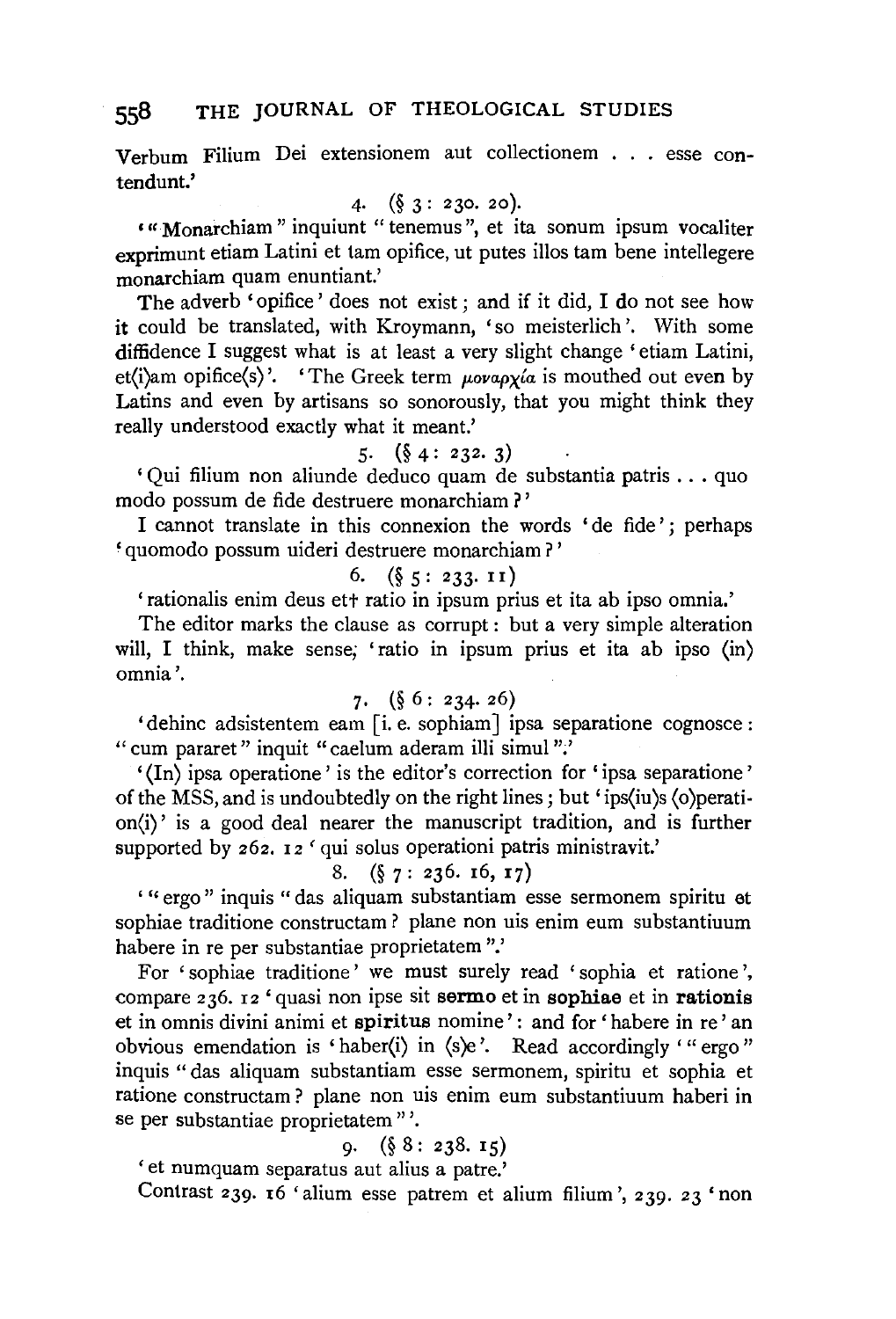sunt idem pater et filius [supply "sed"] uel modulo alius ab alio', 240. I 'sic et pater alius a filio, dum filio maior ', 240. 7 'sic alium a se paracletum, quomodo et nos a patre alium filium '. All these passages are in the near context, and they seem to make it unlikely that Tertullian should have also written in the same neighbourhood 'numquam ... alius a patre'. Consequently I suggest 'ali(en)us a patre', comparing 239. 10 'nihil tamen a matrice alienatur '. Elsewhere, however, Tertullian does also use the phrase 'alius a patre' in a sense in which he denies it; 26o. 9, IO 'igitur unus deus pater et alius absque eo non est. quod ipse inferens non filium negat, sed alium deum. ceterum alius a patre filius non est '.

### 10.  $(\S$  10: 240. 16)

'ita aut pater aut filius est, et neque dies eadem et nox neque pater idem et filius.'

So the MSS : Kroymann emends to 'ita ut pater, et filius est, et (ut) neque dies ', &c. But the only change that seems necessary is to read 'et ... et' for' aut ... aut': 'ita (e)t pater (e)t filius EST; et neque dies eadem et nox, neque pater idem et filius.' 'So both the Father is, and the Son is (just as day is and night is); and neither is day the same as night, nor Father the same as Son.' The 'est' refers back to the scriptural quotation 'est est' of 240. 14; and this first sentence of chapter 10 really belongs to chapter 9.

## II.  $(\S$  II: 243. 15)

'quem autem uerebatur deus dominus uniuersitatis ita pronuntiare, si ita res erat? an uerebatur ne non crederetur, si simpliciter se et patrem et filium pronuntiasset? unum tamen ueritus est : mentiri,—ueritus autem semetipsum et suam ueritatem-et ideo ueracem deum credens scio ilium non aliter quam disposuit pronuntiasse nee aliter disposuisse quam pronuntiauit.'

The beginning and end of this passage are perfectly lucid ; the middle part seems to me neither grammar nor sense. With hesitation I propose a not very drastic change, which at least makes the passage readable: 'unum tamen ueritus est, mentiri uerit(ati)s au(c)t(or)em semetipsum et suam ueritatem.' 'One thing nevertheless he did fear, that the Author of Truth should falsify himself and his truth.'

### 12.  $(\S$  II: 245.4)

'sic et cetera, quae nunc ad patrem de filio uel ad filium, nunc ad filium de patre uel ad patrem, nunc ad spiritum pronuntiantur.'

So the MSS: Kroymann wrongly brackets the last' nunc', but rightly (as I think) reads 'a spiritu '. Here Tertullian has been enumerating passages of Scripture where one Person of the Trinity speaks of or to another, and thus the distinction of Persons is implied :  $(1)$  patris (a patre) de filio, Ps. xliv 2 Is. xlii 1; (2) patris ad filium, Ps. ii 7 Is. xlix 6;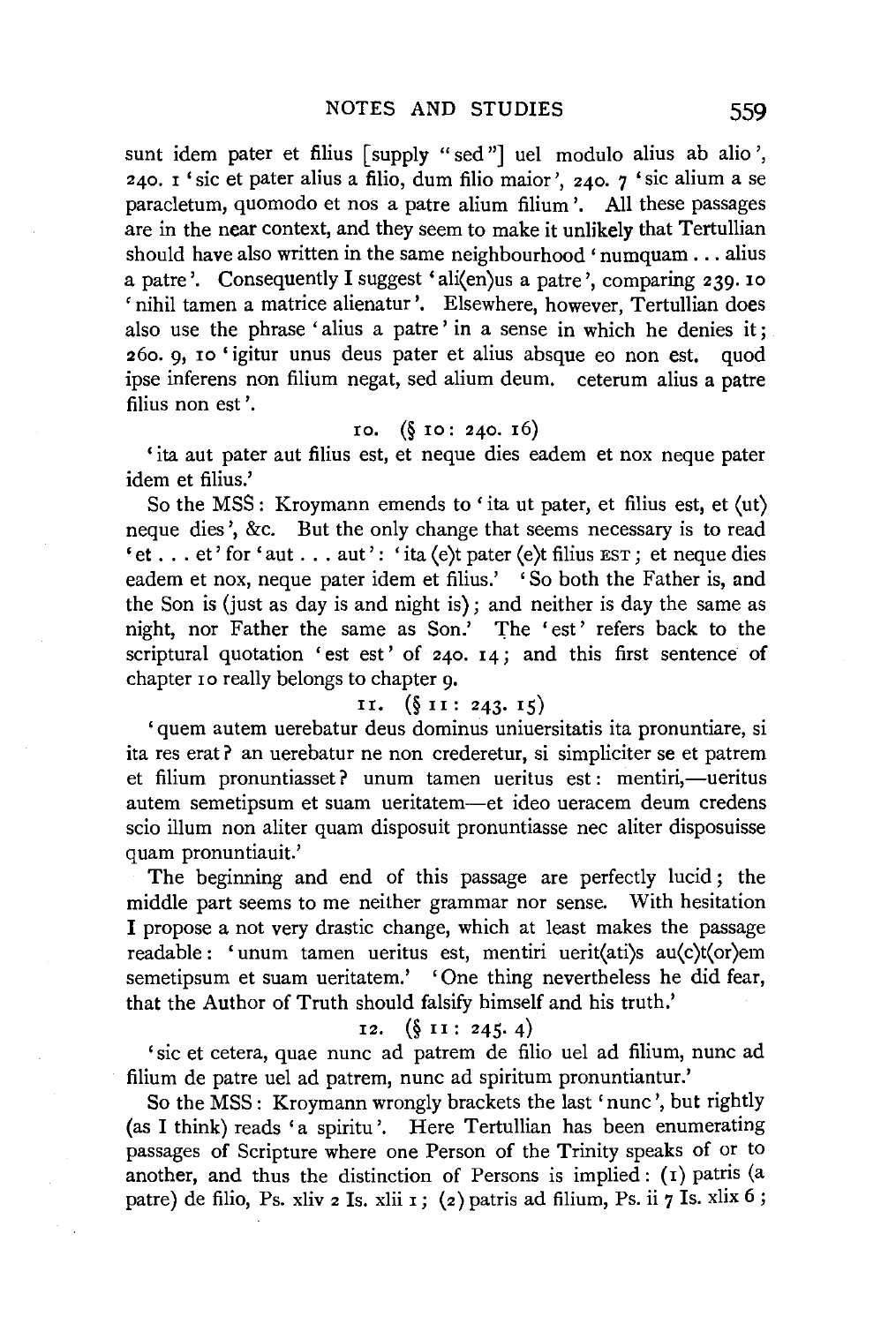(3) filii de patre, Is. lxi I; (4) filii ad patrem, Ps. lxx I8; (5) spiritus<br>de filio Is. liii - Theory is (6) spiritus ad patrem de filio Is. liii - Theory de patre et filio, Ps. cix I; (6) spiritus ad patrem de filio, Is. liii I. The bearing of the last citation he expands in detail, but briefly summarizes the rest in the words here printed. All the change that is necessary to make his words correspond accurately to the successive sections of his argument is to substitute in each case after 'nunc' ablatives for accusatives, 'nunc a patre ' for 'nunc ad patrem ', 'nunc a filio' for 'nunc ad filium ', and 'nunc a spiritu' for 'nunc ad spiritum'; and to read 'sic et cetera, quae nunc a patre de filio  $[=(r)]$  uel ad filium  $[=(2)]$ , nunc a filio de patre  $[=(3)]$  uel ad patrem  $[=(4)]$ , nunc a spiritu  $[=(5)]$ pronuntiantur '.

## 13.  $(\S$  12: 246. 9)

'ET DIXIT DEUS: FIAT LUX, ET FACTA EST ipse statim sermo VERA LUX, QUAE INLUMINAT HOMINEM VENIENTEM IN HUNC MUNDUM, et per ilium mundialis quoque lux.'

The words from vera lux to hunc mundum should have been spaced in Kroymann ; they are not merely an allusion to, but a definite citation of, Jo. i 9.  $\cdot$  In hunc mundum' is consistently found in all Old Latin authorities for the  $\epsilon$ is  $\tau$ ov  $\kappa$ *60 pov* of this verse. But in St Cyprian *(Testimonia* i 7; Hartel 45· x) the true reading, though it is still unrepresented in the editions, is not 'venientem' but 'veniens''; the 'African' Latin understood  $\epsilon_{\rho\chi\phi\mu\epsilon\nu\sigma\nu}$  to go with  $\phi\hat{\omega}_{\mathsf{S}}$  and not with *t1vfJpw7rov,* as neuter nominative and not masculine accusative. Ought we not to restore the same reading in this passage of Tertullian? The point surely is that the Word came as Light into this created sphere, and through him (Jo. i 3) the created light as well, that is, the sun. The thought that *man* comes into the world would not seem to stand in any connexion with the 'mundialis lux'; and the creation of light and sun is an 'antecedens opus mundi' (246. 5) to the creation of man. It was just in a familiar phrase like this that the influence of the Vulgate worked havoc with the text of the fathers; and I should be prepared to go behind the evidence of the MSS of Tertullian, and restore the oldest Latin rendering to his text.

### 14.  $(\S 13: 247. 10-12)$

'et hie enim dicendo deus in te et tu deus, duos proponit qui erant in Christo [or "in Christum "] et spiritum ipsum.'

So the MSS: Kroymann corrects 'erant' to 'erat', and of that correction there can be no doubt. But a difficulty remains in 'spiritum' which Kroymann wishes to remove as a gloss, and the editor in chief, Engelbrecht, to transpose before 'et'. Neither of these expedients is at all satisfactory; the true solution seems to be a much simpler one,

<sup>1</sup> Hartel only records for veniens  $MV$  ; I can add  $L^*$  (venies) PQ of his MSS and Bodl. Laud. Mise. 105.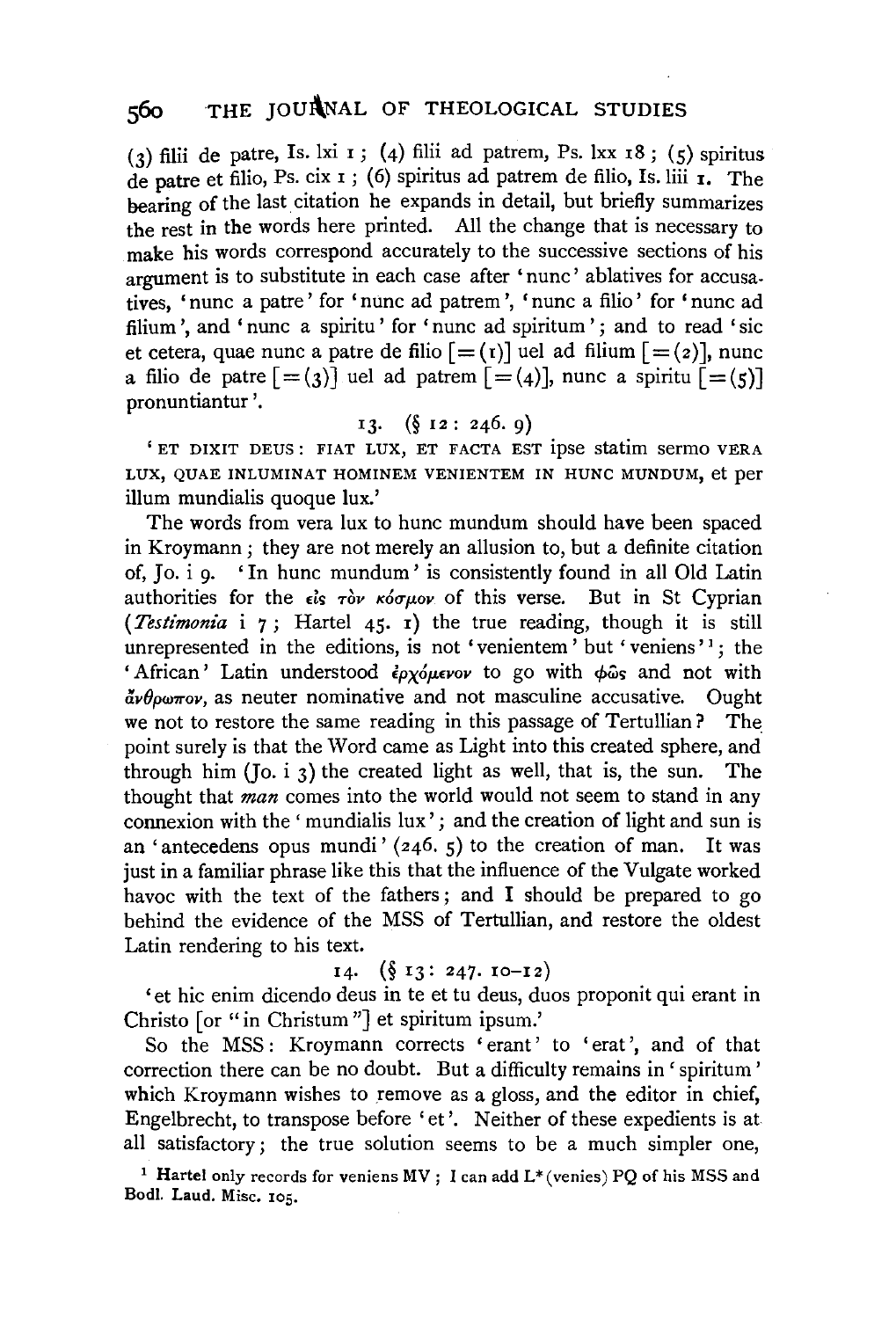involving the change of only one letter, xpm for spm. 'Et hic enim, dicendo " deus in te" et " tu deus ", duos proponit, qui erat in Christo et Christum ipsum.'

## 15.  $(\S$  13: 248. 7-9)

' ut si homines per fidem filios dei factos deos scriptura pronuntiare non timuit scias illam *[se.* scripturam] multo magis uero et unico dei filio et domini nomen iure contulisse.'

Throughout this chapter the argument of Tertullian has been that Scripture teaches that 'the Father is God and the Son is God', 'the Father is Lord and the Son is Lord'. Four times on this page of Kroymann we have the parallelism of 'deus' and 'dominus': 1. II' duos deos et duos dominos', 1. 18 'duos tamen deos et duos dominos', 1. 21 'duo dii et duo domini', 1. 22 'et deus agnosceretur et dominus uocaretur '. I suggest that the same is the case in the passage under consideration, and that we ought to read 'uero et unico dei filio et dei et domini nomen iure contulisse': obviously 'et dī' would very easily fall out by homoeoarcton before 'et dni'. I think this is better than with Kroymann to change 'et domini' to 'id dei'.

#### 16.  $(\S 13: 248. 13-15)$

' nos enim qui et tempore et causas scripturarum per dei gratiam in spicimus maxime paracleti non hominum discipuli duos quidem definimus patrem et filium.'

I think we need to insert 'ut' after 'maxime '.

17. (§ 14: 252. 17, 18)

'alia debet esse facies quae si uideatur occidit.'

Tertullian is speaking of the contradiction between passages which say that God was seen, and passages which say that no man can see God and live. And I think that the contrast is wanted in this sentence, and that the hypothesis .of an omission by homoeoteleuton is natural enough. Read then' Alia debet esse facies quae (uisa est, alia quae) si uideatur occidit '.

#### $18.$  (§ 15: 253. 19-22)

'ad hanc diuersitatem uisi et inuisi in unum conferendam quis ex diuerso non argumentabitur recte utrumque dictum uisibilem quidem in carne inuisibilem uero ante carnem.'

Tertullian has been elaborating the distinction between the invisible Father and the visible Son ; and he then proceeds to indicate the lines on which his opponent Praxeas will meet his argument. Therefore the negative is exactly what is not wanted, and the editorial device of making the sentence interrogative seems to me quite inappropriate. So I should propose either to substitute 'nunc' for 'non' (as Kroymann has rightly done in 277. 14) or to write 'qui ex diuerso nobis' 'our opponent' for 'quis ex diuerso non'.

VOL. XIV. 0 o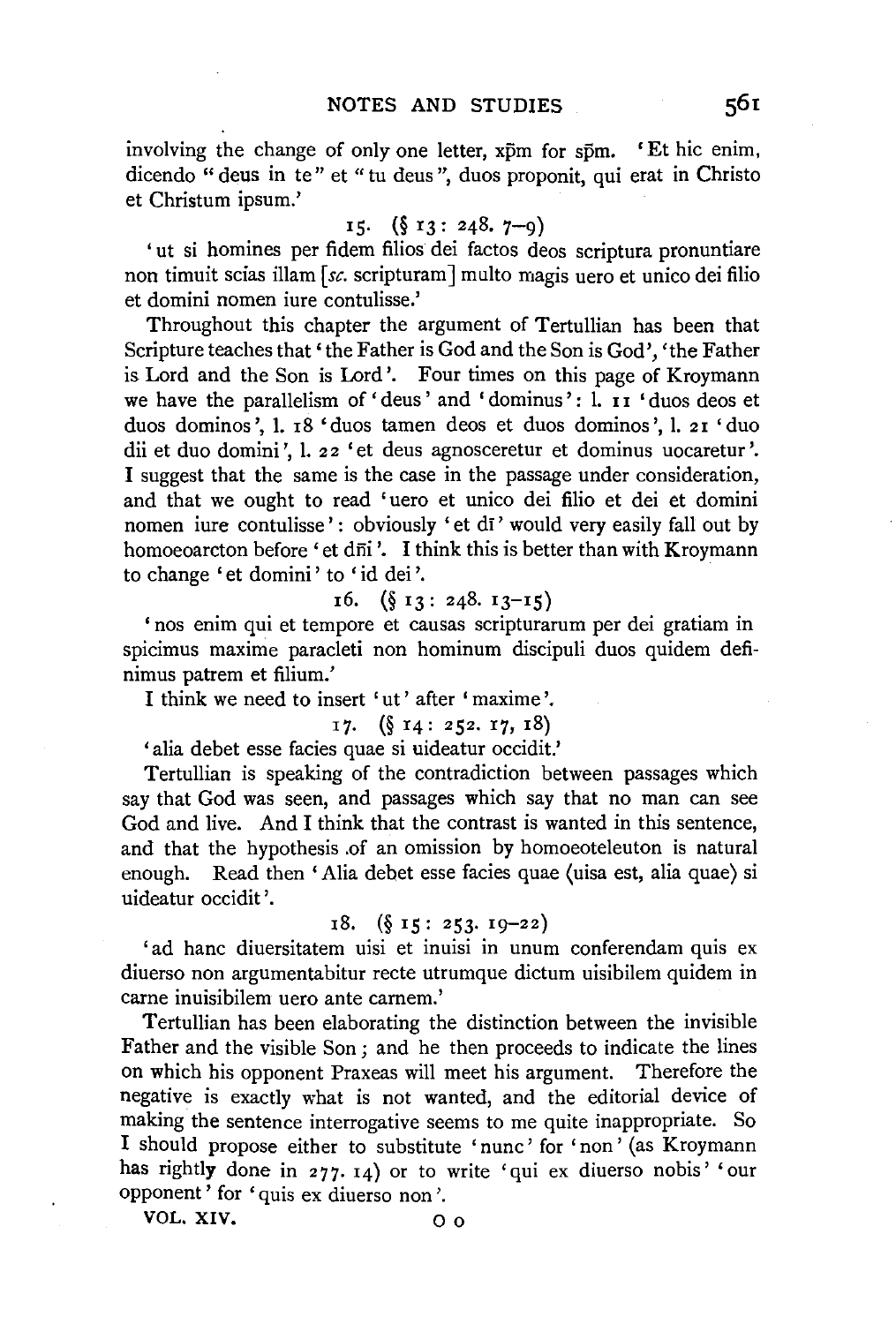### 10.  $(\S 16: 254. 11-13)$

• qui ante carnem sermo tantum in primordia apud deum patrem, non pater apud sermonem.'

Any contrast between the Word being with the Father and the Father being with the Word would be wholly out of place, and Kroymann is therefore right in suspecting 'apud sermonem '. But his methods of improving the text are brutally drastic : he omits 'apud sermonem ' altogether, and inserts ' deus' before 'pater'. If for ' sermonem ' we read 'semetipsum ' we get just what we want : Tertullian is always recurring to the absurdity to which the Patripassian theory reduces us. When we say that before the Incarnation the Word was in the beginning with the Father, we do not mean simply that the Father was with Himself, 'sermo apud patrem, non pater apud semetipsum '.

# 20. (§ 15: 255. r6-rg)

'et illam *[se.* the "lux accessibilis" of the Transfigured or Risen Christ] neque ipse [Paulus] sine periculo luminis expertus est, neque Petrus et Iohannes et Iacobus sine ratione et amentia qui si non passuri filii gloriam sed patrem uidissent credo morituri ibidem.'

Kroymann reads 'rationis' with some little MS authority, omits 'et amentia qui', and transposes 'credo morituri ibidem' before 'si non passuri '. I deprecate such violent dealing with the text ; and I think it possible that, parallel with 'sine periculo luminis ', Tertullian may have written 'sine ratione amentiae', 'without having to reckon the chance of loss of reason' (Mark ix 6). The words and order of the MSS may stand for the rest of the sentence; we must in order to complete the construction either omit 'qui' or supply 'fuissent ', which might easily have dropped out if it immediately followed 'vidissent '.

21. (§ r6: 256. g-12)

'pater enim qui diligit filium et omnia tradidit in manu eius utique a primordio diligit et a primordio tradidit ex quo a primordia sermo erat apud deum.'

Clearly the last 'a primordia' cannot stand after 'ex quo'. Kroymann adopts again the method of omission. But instead of cutting out 'a primordio', all we have to do is (with one MS) to cut out 'a', and read 'ex quo primordio ', 'from that Beginning when the Word was with God'.

### 22.  $(\S 17: 259. 1-3)$

'haec dicimus et in filium competisse et in his filium venisse et in his semper egisse et sic ea in se hominibus manifestasse.'

In the last clause ' sic' seems certainly to be parallel to 'haec' ' in his', and that being so it is difficult to see how 'ea' comes in. I suggest ' eum' for 'ea in', 'and that He on this wise manifested Himself to men'.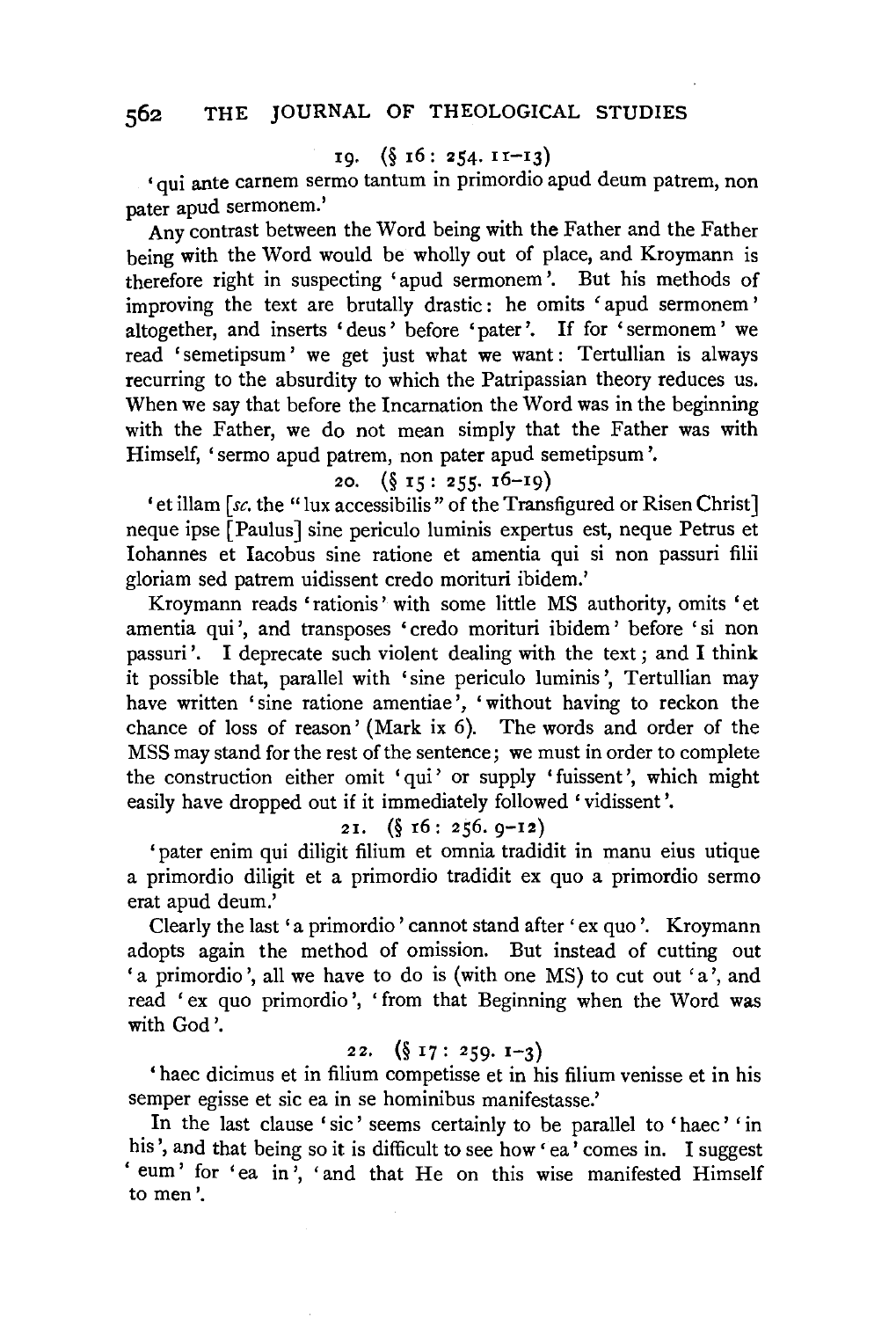## B. TERTULLIAN'S SOURCES.

227. 20 'ipse potius a primordia mendax est.' Kroymann gives r John iii 8, but the reference is rather to John viii 44·

228. 24 'die suo colligentur omnes adulterae fruges et cum ceteris scandalis igni extinguibili cremabuntur.' To Kroymann's reference, Matt. xiii 30, should be added xiii 41 for 'cum ceteris scandalis' and iii 12 for 'ignis inextinguibilis'.

229. 2 'deductorem omnis ueritatis.' John xvi I3: at 288. II where the same words are used, Kroymann has supplied the reference correctly.

229. I6-2o 'probabit tarn ipsa posteritas omnium haereticorum quam ipsa novellitas Praxeae hesterni, quo peraeque adversus universas haereses iam hinc praeiudicatum sit id esse verum quodcumque primum, id esse adulterum quodcumque posterius. sed salva ista praescriptione ...' The reference is quite obviously to the writer's earlier book *Praescriptio adversus haereticos*; cf. *Praescr.* 31 'ex ipso ordine manifestatur id esse dominicum et uerum quod sit prius traditum, id autem extraneum et falsum quod sit posterius immissum '.

230. IO 'a pluribus diis saeculi ad unicum et uerum deum '. 1 Cor. viii  $5, 6$ : and Jo. xvii 3.

233. I4 'iam in usu est nostrorum per simplicitatem interpretationis " sermonem" dicere " in primordio apud deum fuisse". ' Jo. i I.

233. 20 'sermonem suum miserat.' Ps. cvi (cvii) 20.

236. 20 'quid est enim, dicis, sermo nisi vox et sonus oris et, sicut grammatici tradunt, aer offensus, intellegibilis auditu, ceterum vacuum nescio quid et inane et incorporale?' Novatian *de Trinitate* xxxi copies Tertullian 'sermo filius natus est, qui non in sono percussi aeris aut tono coactae de visceribus vocis accipitur, sed in substantia prolatae a Deo virtutis agnoscitur '. Comparison of the extant remains of the grammarians indicates a common tradition of the definition of 'vox' which doubtless takes us back behind Tertullian's time: e.g. Donatus I i 'Vox est aer ictus sensibilis auditu quantum in ipso est', Marius Victorinus *de Orthographia* I 'Vox est aer ictus auditu percipibilis quantum in ipso est', Maximus Victorinus I  $7$  'Vox est aer ictus sensibilis qui auditur quantum in ipso est', Diomedes II r 'Vox est, ut Stoicis videtur, spiritus tenuis, auditu sensibilis quantum in ipso est. fit autem vel exilis aurae pulsu vel verberati aeris ictu'; Isidore *Origines* I xiv repeats the phrase of Donatus. In Greek compare Apost. Const. VIII xii § 10 (Funk, 498. 22)  $\cdot$  δ ποιήσας  $\ldots$  αέρα ζωτικὸν πρὸς εἰσπνοὴν καὶ ἀναπνοὴν καὶ φωνῆς ἀπόδοσιν  $\delta$ ια γλώττης πληττούσης τον αέρα και ακοήν συνεργουμένην ύπ' αύτου ως επαίειν εισδεχομένην την προσπίπτουσαν αύτη λαλιάν.'

237. rr 'deus spiritus est.' Jo. iv 24.

238. 6 'apud nos autem solus filius patrem nouit, et sinum patris